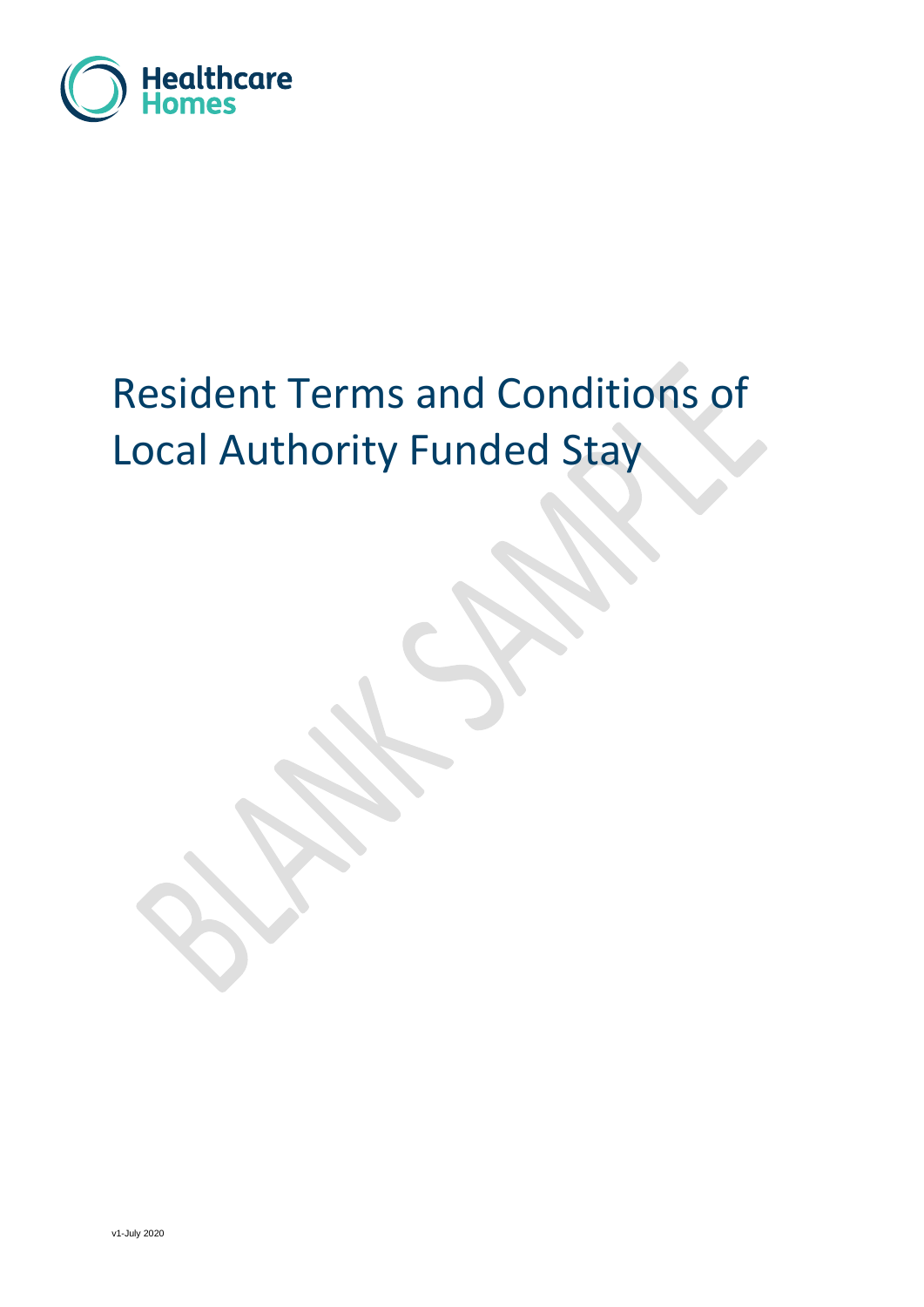

This agreement is made between:

- 1. Healthcare Homes(Spring) Limited (Company Number 12470212) whose registered office is at The Beeches, Apex 12, Old Ipswich Road, Colchester, Essex, CO7 7QR. (Referred to as **'we', 'the Company'** or **'us'**) and
- 2. The Resident or the Resident's Attorney or the Resident's Deputy (referred to as '**you**' or '**the Resident**')

### **1. Introduction and a Summary of the Key Contractual Terms**

- 1.1. This agreement sets out our requirements and expectations when you enter one of our care homes with the assistance of Local Authority Funding.
- 1.2. In general terms matters such as finances, arrangement for the payment of any contributions the Local Authority has assessed that you are required to make towards your placement, what is to be provided by us for the payments we receive, changes in your needs, increases to our fees, rights to end your residency with us and the effects of your residency ending are dealt with frequently in the contract between us and the Local Authority. The specific content of our contracts with local authorities vary substantially, and are changed quite frequently. Most local authority contracts are tens of pages long, and are sometimes substantially over one hundred pages. If there is any conflict between this agreement and our contract with your Local Authority, the latter shall prevail.
- 1.3. There remain important points that need to be agreed between you and us, and that is the purpose of this agreement. It also contains some guidance about funding and changes in funding and various 'Home' rules.
- 1.4. The key contractual terms are, in summary;
	- 1.4.1. we prefer to hold monies on account for any additional goods or services you may want and which we arrange (e.g. hairdressing, newspapers), but in any event additional costs ought to be paid for within the latter of 7 days of your receipt of our invoice or any later payment date stipulated in the invoice;
	- 1.4.2. you should insure anything you bring into the home with you, including any furniture;
	- 1.4.3. this agreement terminates at the same time as your placement by the Local Authority ceases and you should leave the Home immediately, but until you do, you will be responsible for paying us at our private rate, details of which will be supplied to you immediately;
	- 1.4.4. if you want to terminate your residence you should let the Local Authority and us know in writing;
	- 1.4.5. we can only terminate your residency in certain specified circumstances, such as we can no longer meet your needs, your Local Authority withdraws funding, or if your behaviour or actions are such that they are detrimental to your own safety or welfare and/or that of other residents at the Home or our staff. Our preference is always to attempt to resolve any issues by discussion and engagement between you, us and the Local Authority;
	- 1.4.6. if withdrawal of Local Authority Funding is because of your or your family's fault we may look to you to pay any care fee shortfall we suffer as a result;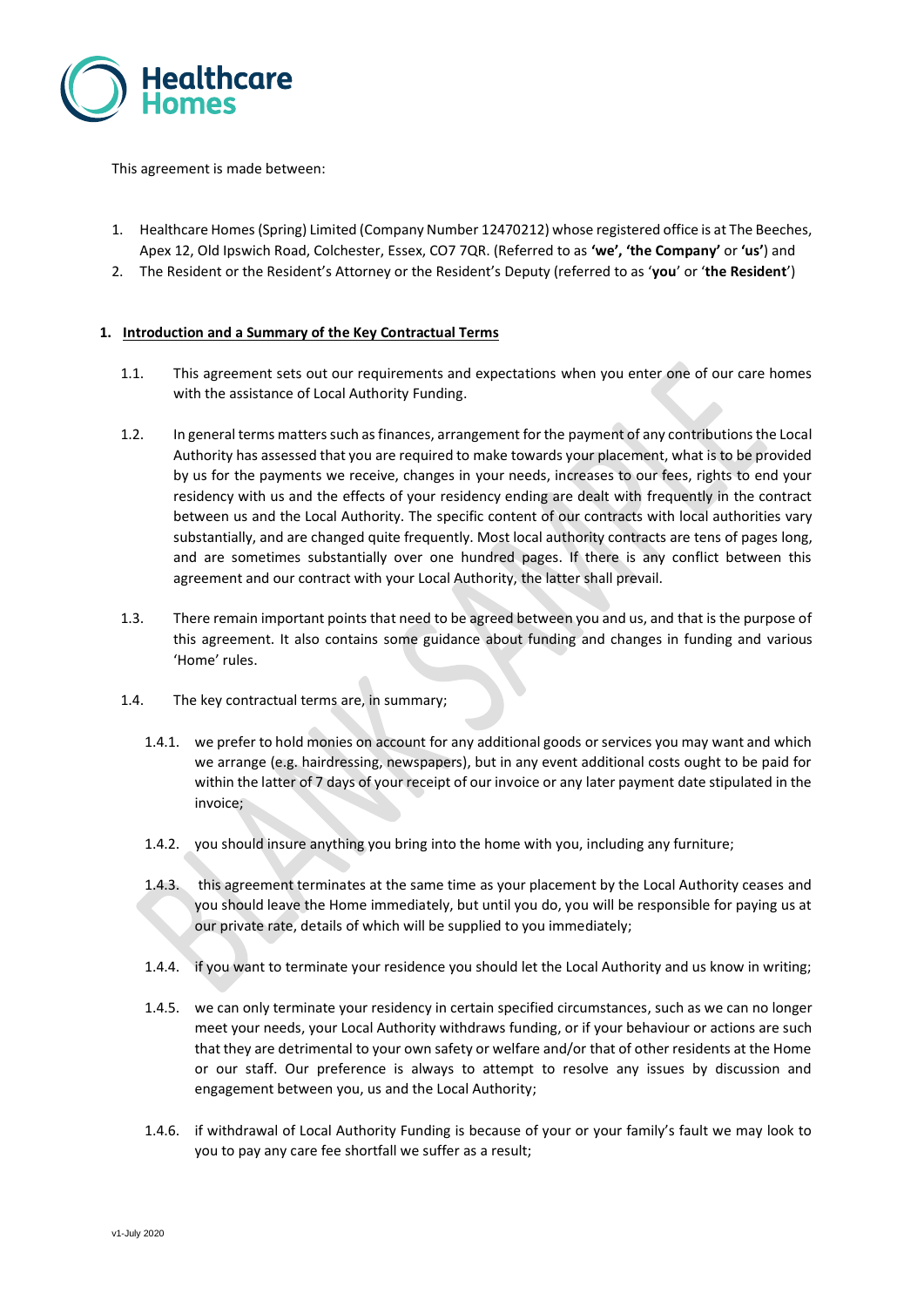

- 1.4.7. if your belongings are not removed within 10 days of the termination date, we may charge you reasonable removal and storage costs, and eventually will dispose of your belongings;
- 1.4.8. your estate may be charged 3 days post death fees, calculated from the day after your death, and may also be charged if your belongings are not removed from your room, subject to a maximum total of 10 days post death fees.
- 1.5. If there is any conflict between the summary at clause 1.4 and any of the terms in the rest of this agreement, the rest of this agreement shall prevail and (to confirm), if there is conflict between any of the terms in our contract with your Local Authority and those in this agreement, those in the Local Authority contract shall prevail.

### **2. Funding Arrangements**

- 2.1. If a Local Authority assesses that you are eligible for Local Authority Funding, the Local Authority is responsible for locating a placement suitable to meet your care needs and for funding that placement, subject to any contribution that the Local Authority calculates and requires that you contribute towards your care having regards to your personal finances. This is normally referred to as a 'client contribution' and may vary over time and eventually cease.
- 2.2. The Local Authority may determine that other care home establishments are suitable to meet your care requirements. If the alternate care home(s) the Local Authority identifies are of a lower cost to the rate charged by us, the Local Authority may refuse to fund all of our required rate. The Local Authority may also refuse to fund all of our required rate if you wish to select a better standard room in the care home than the standard of room for which the Local Authority is prepared to pay.
- 2.3. If the rate that the Local Authority agrees to pay for your placement is lower than our required rate, you should expect us to require a 'Lifestyle Choice Top-Up' fee to be paid by you or a third party (identified by you, but who is normally a family member) in order to address the shortfall between the rate to be paid by the Local Authority and our required rate for the room. This would be subject to a separate Lifestyle Choice Top-Up agreement. Termination by any such third party of any such 'Lifestyle Choice Top-Up' agreement or its breach will entitle us to serve on you written notice of termination (see clause 5.3.1).
- 2.4. There are very limited circumstances where a prospective resident offered Local Authority Funding can pay for their own Lifestyle Choice Top-Up, and it is therefore likely any Lifestyle Choice Top-Up agreement would be with a third party.
- 2.5. Although the Guidance to the Care Act 2014 states that a Local Authority ought itself collect client contributions and Lifestyle Choice Top-Up payments, some require us to collect such payments on their behalf.

### **3. Changes to Funding Arrangements**

3.1. If your placement at the Home is wholly or partly funded by a Local Authority, you are responsible for letting us know, as soon as you become aware, about any changes or likely changes to your financial status that would mean the Local Authority may withdraw their funding. This will enable us to begin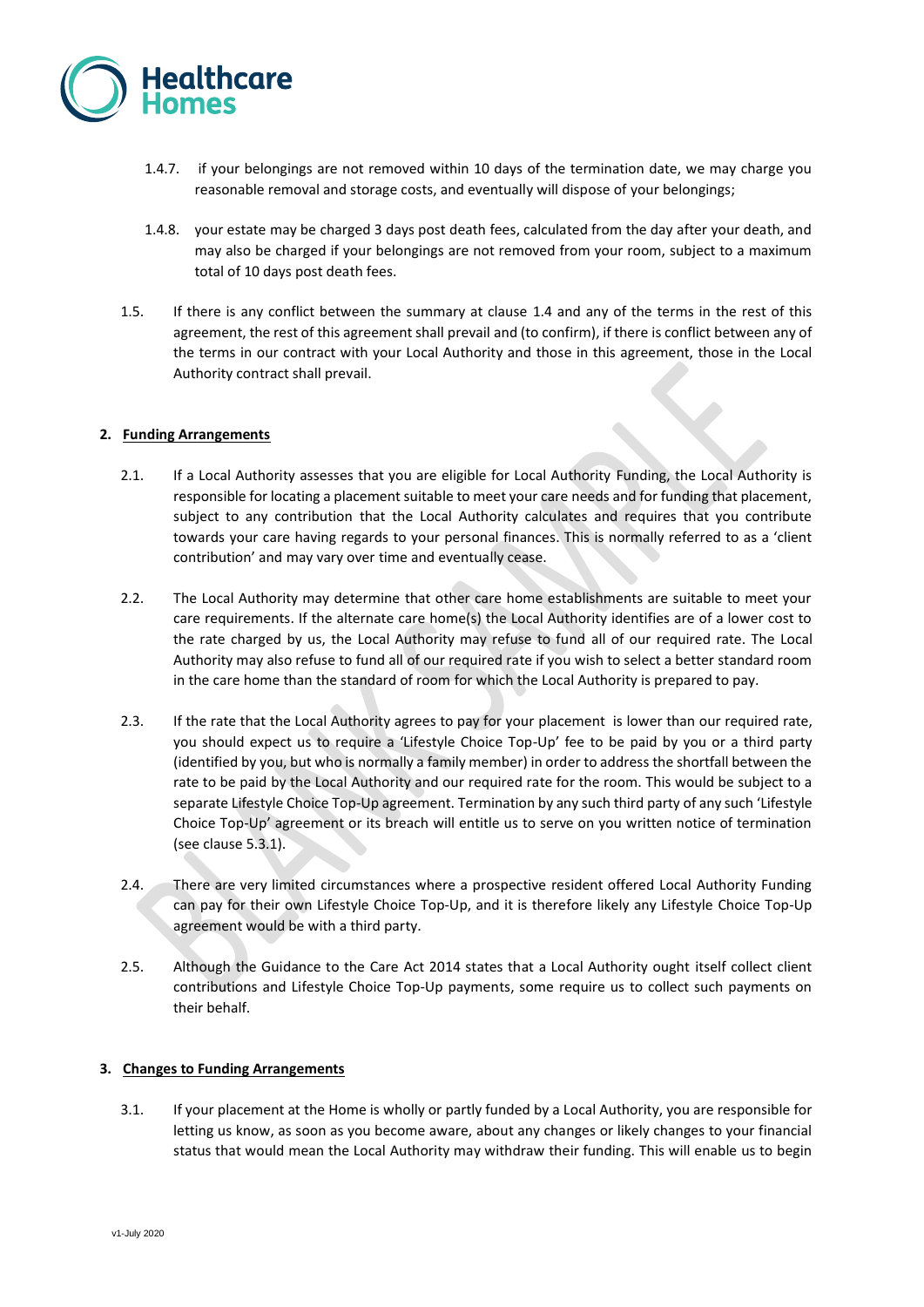

to plan with you arrangements for your continued residence at the care home if you wish to remain as a private funder.

- 3.2. If the Local Authority withdraws funding and you wish to remain in the Home, you will do so subject to the Terms and Conditions set out in our Resident Contract of Admission prevailing at the time that your Local Authority funding ceases. These Terms and Conditions are available on our website (www.healthcarehomes.co.uk) or in hard copy from the Home Manager. We would notify you immediately in writing of the weekly rate payable for the room you might occupy. If there is any dispute about the terms of your continued residency at the Home which remains unresolved twenty eight (28) days after the date of cessation of such funding, we shall be entitled to serve written termination notice on you in accordance with clause 5.3.1 and you will be required to make arrangements for alternative accommodation and leave the Home. You will be liable at the rate chargeable to private self-funding residents for the type of room you occupy and your assessed care needs from the date the Local Authority ceases to fund your care until the date you leave the Home.
- 3.3. Sometimes a Local Authority funding a resident's care withdraws funding on the basis that a resident or their family has been un-cooperative or misleading in relation to assets and income which are or ought to be available and which are such as to disentitle the resident from having Local Authority funding. Such withdrawal of funding shall entitle us to serve on you written notice of termination (see clause 5.3.1). In this and any other circumstances where the Local Authority reclaims payments made to us, the Resident would be responsible for re-paying to us in full an amount equal to the amount we are required to refund to the Local Authority. Any such payment ought to be made to us and received as cleared funds within 28 days of us requesting payment.
- 3.4. Failure to make payment to us of any monies owing to us under this clause 3 within 28 days of payment falling due will entitle us to charge interest on the overdue amount from the date of payment being due until the date of actual payment at a rate of 3% above the base lending rate of NatWest Bank, such interest to accrue daily. You must pay us interest together with any overdue amount along with all reasonable legal fees, costs and expenses incurred in recovering such overdue amount.
- 3.5. If the Local Authority ceases to fund your care because you have been assessed by the NHS as eligible for Continuing Healthcare (CHC) funding, the NHS, currently via Clinical Commissioning Groups ('CCG'), is responsible for locating a placement suitable to meet your nursing/care needs and for funding that placement. The CCG may determine that other care home establishments are able to meet your nursing/care requirements. If the alternate care home(s) the CCG has identified are prepared to have you stay at a lower cost than we require, then the CCG may refuse to fund the rate required by us and may require that you move to an alternate home. In such event we shall be entitled to serve written termination notice on you in accordance with clause 5.3.1 and you will be required to make arrangements for alternative accommodation and leave the Home.
- 3.6. If the rate the CCG is prepared to pay us for your care is lower than the rate we require, then it is highly likely you will have to leave the Home if you do not pay our full rate on a private paying basis. In that event you will be subject to the Terms and Conditions set out in our Resident Contract of Admission prevailing at that time. These Terms and Conditions are available on our website (www.healthcarecarehomes.co.uk) or in hard copy from the Home Manager. We would notify you immediately in writing of the rate payable for the room. If you remain at the Home and there is any dispute about the terms of your continued residency remaining unresolved twenty eight (28) days after the date of cessation of such funding, we shall be entitled to serve written termination notice on you in accordance with clause 5.3.1 and you will be required to make arrangements for alternative accommodation and leave the Home. You will be liable at the rate chargeable to private self-funding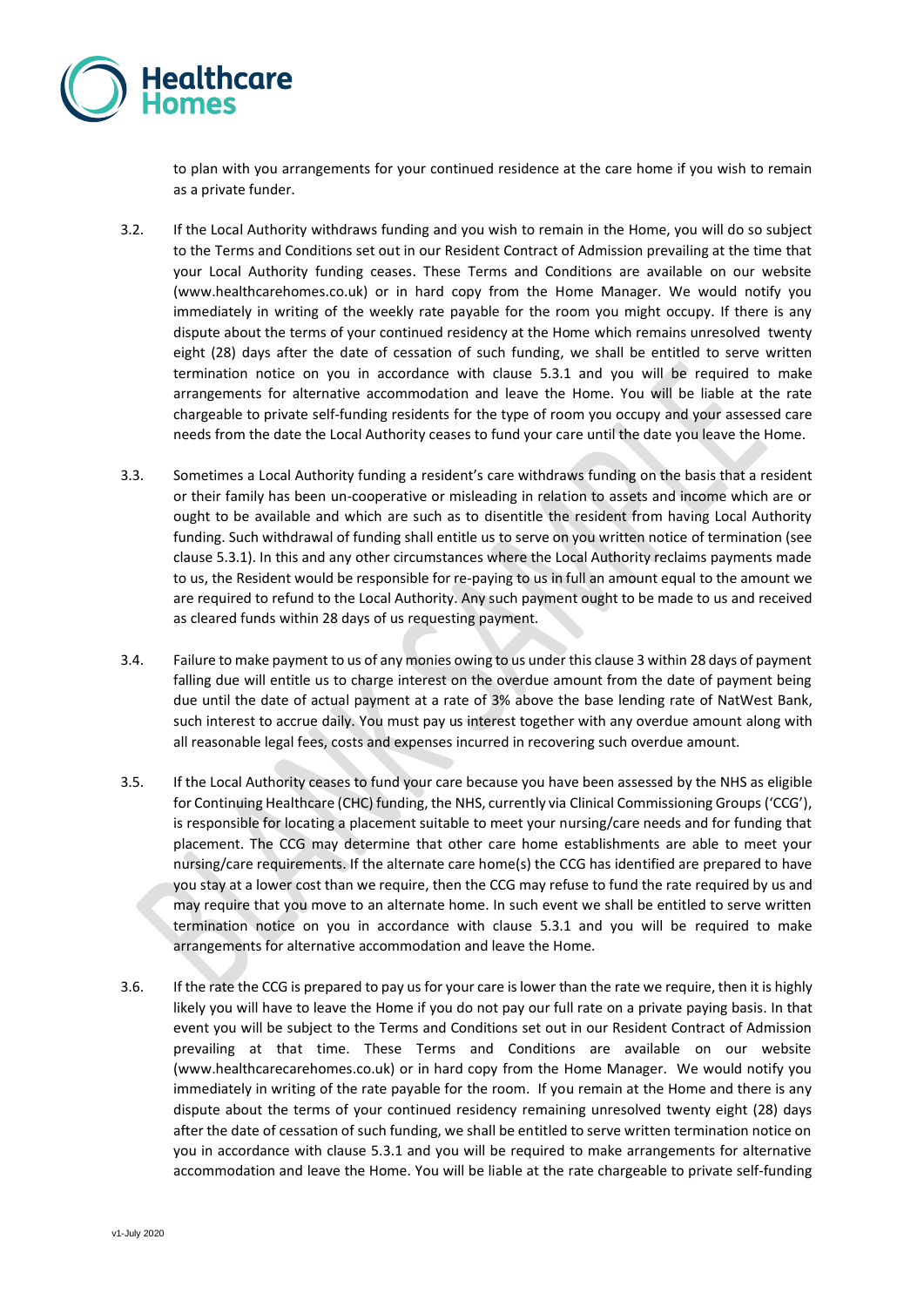

residents for the type of room you occupy and your assessed care needs from the date the Local Authority ceases to fund your care until the date you leave the Home.

3.7. Current regulations suggest that in general you or anyone else paying the difference between the rate the CCG offers us and the private rate we normally require would be unlawful. It may however be permissible for you or someone else to agree to pay the difference between the rate the CCG are prepared to pay for a standard room and our higher rate for (if available) a higher quality, non-standard room you may wish to occupy. The Home may also have facilities and care and other services which are above and beyond those the CCG have contracted us to supply for you. We refer to such nonstandard room and additional services or facilities as 'CHC Lifestyle Choice Items' and our charges for them as 'CHC Lifestyle Choice Top-Up Fees', and if you wished to be supplied with any CHC Lifestyle Choice Items, we would need to specify those and the fees for them in a separate contract to be entered into with you or anyone else who might be prepared to pay for CHC Lifestyle Choice Items .

#### **4. What your fees paid by your Local Authority do and do not include:**

- 4.1. Generally, the funding provided by your Local Authority will include our providing you with care and nursing (if applicable) or support services in accordance with your assessed needs, along with:
	- 4.1.1. your right to use the room allocated to you;
	- 4.1.2. where possible the room allocated upon admission into the Home will remain your room, but we reserve the right to relocate you from time to time to an alternative room should this become necessary;
	- 4.1.3. such food and drink as is normally required by a resident, including breakfast, lunch and supper with a reasonable choice of menus (including special diets), along with the reasonable provision of snacks throughout the day;
	- 4.1.4. heating and lighting;
	- 4.1.5. cleaning of rooms;
	- 4.1.6. periodic decorating of you room;
	- 4.1.7. the provision of appropriately trained staff on a 24-hour basis;
	- 4.1.8. laundering of bed linen and personal items not requiring dry cleaning or specialist washing.
- 4.2. The Local Authority Funding does not cover the following additional expenses and costs:
	- 4.2.1. newspapers and periodicals, hairdressing, toiletries, dry cleaning, chiropody, treatment by dentists or opticians, or the purchase of clothing and personal effects;
	- 4.2.2. escorting you for any external events, activities, scheduled appointments or emergency attendances. We are not obliged to provide such an escort, but if we do, we will charge a reasonable escort duty fee at an hourly rate which will reflect the level of experience and qualification of the person(s) providing the escort. Except in urgent cases we shall notify you of the identity of the escort(s) and their hourly rate beforehand.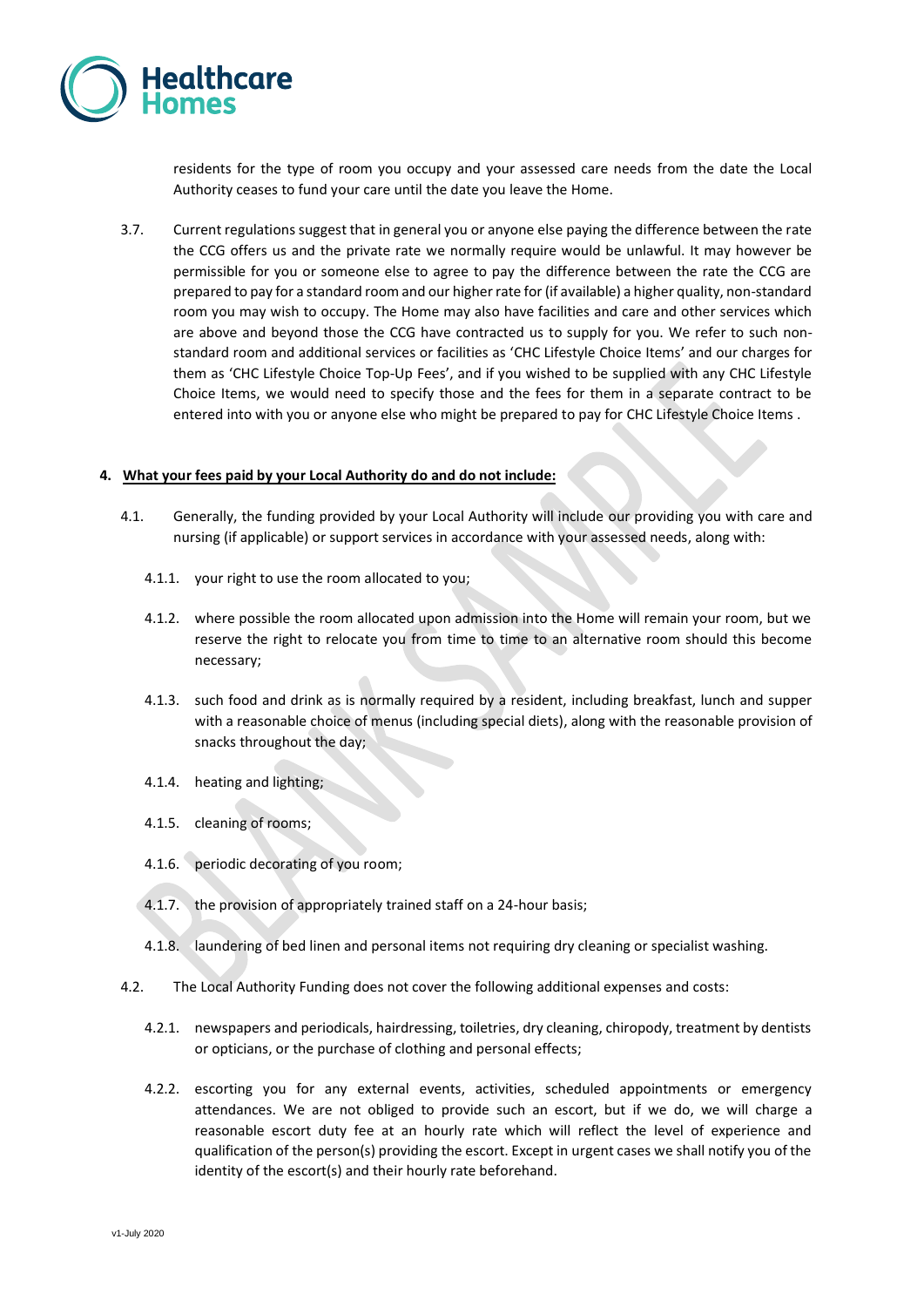

- 4.2.3. any damage that you or a visitor of yours causes to the Home (including to our equipment and your room) over and above that which would be expected to be caused by usual wear and tear, the cost of which you will reimburse us.
- 4.3. We shall invoice you regularly for any such additional costs and fees, which shall be paid by you within the latter of seven (7) days of your receipt of our invoice or any later payment date stipulated in the invoice. We may ask you to provide us a reasonable amount on account of such additional costs and fees, and in that event you ought to comply with such a request within seven (7) days of our making it, failing which we reserve the right to cease providing or arranging for the provision of such goods or services.
- 4.4. There will be kept at the Home a record of the preceding twelve (12) months additional costs and fees (including where received by us, invoices for goods or services provided by third party suppliers) and upon request there will be made available by the Home a statement of any monies which we have received on account and their application.

## **5. Termination of this Agreement**

- 5.1. This agreement shall terminate automatically on the same date as your placement by the Local Authority ceases (except for those terms which are intended to be of continuing effect after termination).
- 5.2. If you wish to leave permanently and end your residency at the Home you should inform the Local Authority and the home manager of the Home in writing.
- 5.3. We may write to you to end this agreement by providing you with not less than twenty eight (28) days prior notice:
	- 5.3.1. in any of the circumstances set out in clauses 2.3, 3.2, 3.5 and 3.6; or
	- 5.3.2. having consulted with you, the Local Authority and those at an appropriate external health care agency (for example a community nurse, GP or social worker), if in our reasonable opinion we are unable to provide the degree of care and or nursing to meet your assessed needs.
- 5.4. We may write to the Local Authority to request that it arranges for you to leave the Home as soon as is possible if there are circumstances or behaviour which, despite any possible consultation or management efforts are, in our reasonable opinion, seriously detrimental to your own safety or welfare, and/or that of other residents, visitors to the Home or our staff; and in such circumstances we shall have the right to write to you to end this agreement by providing you with not less than twenty eight (28) days prior notice, or in cases of extreme risk to your own safety or welfare, and/or that of other residents, visitors to the Home or our staff, of such notice period of less than twenty eight (28) days as we may agree with the Local Authority.
- 5.5. We shall endeavour to engage with you before and during any termination process.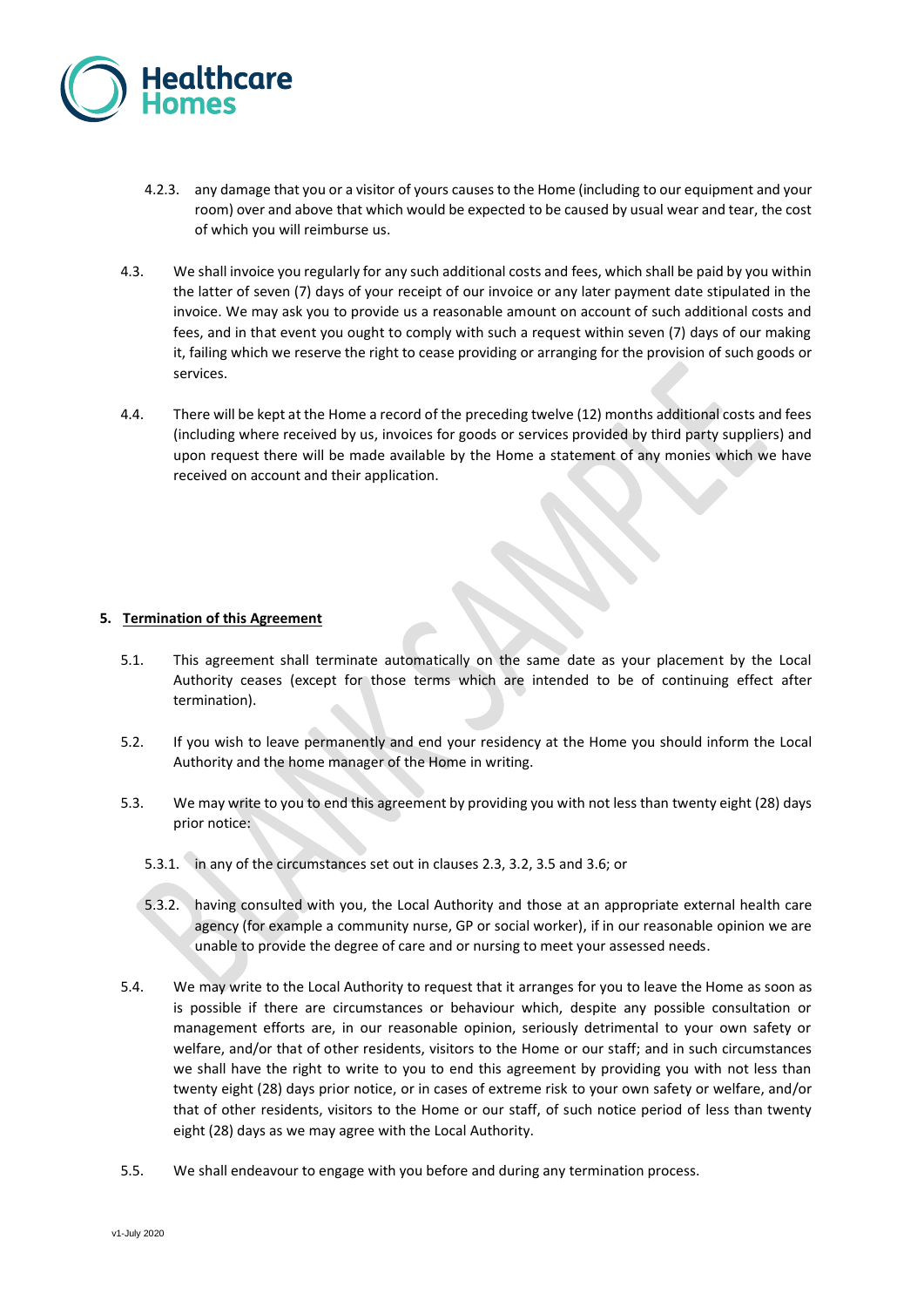

- 5.6. You may appeal any decision by us to issue a termination notice to the Regional Director responsible for the Home (whose details will be available from the Home) within seven (7) days of your receiving the termination notice.
- 5.7. We confirm that any termination notice we may give you will not be inconsistent with the termination provisions in our contract with your Local Authority.
- 5.8. On the termination date your licence to occupy your room ceases, all amounts lawfully due to the Company which have not yet been paid must be paid, and you shall leave the Home taking with you all your belongings and any furniture you brought with you.

## **6. Other Effects of Termination - Charges if your Room is not Cleared - and Sale and Disposal of your Belongings and any Furniture**

- 6.1. Clause 6.2 deals with charges that may be payable after your death. This clause 6.1 sets out that in all other circumstances under which this agreement terminates, if within three (3) days of such termination your room is not cleared of all of your possessions and you have not removed all your belongings and any furniture from the Home, we reserve the right to charge an additional fee equal to the daily rate the Local Authority would pay us for your room up to a maximum of ten (10) days from date of termination.
- 6.2. In the event of your death, if the room is not cleared of all of your belongings and any furniture within three (3) days after the day of your death we reserve the right to charge an additional fee equal to the daily rate the Local Authority would pay us for your room for a further seven (7) days. Those representing your estate may ask us to extend such period, and provided there is no new occupancy of the room and satisfactory arrangements are reached for the payment of continuing daily fees, we shall not object to such a request.
- 6.3. If by the end of the periods set out in clause 6.1 or 6.2 all of your belongings and any furniture are not removed from the room, we reserve the right to remove and, where possible, store them at the Home. If it is not possible to store all or some of them at the Home, we may have to store them elsewhere. We shall have the right to charge our reasonable costs of removal and storage, with removal and storage costs calculated at the rate of a reputable storage company. Thereafter we shall have the right to give you or those representing your estate not less than fourteen (14) days written notice before we dispose or sell them. If any of them are of significant money value, we shall try and sell them at a reasonable price. If there is a sale, after deducting our reasonable costs and expenses incurred in such sale, we shall within twenty eight (28) days of sale account to you or your estate for any net sales proceeds.

### **7. Insurance and valuables**

7.1. You are responsible for insuring to full replacement value all personal furniture and belongings brought in to the Home. The Home shall not be responsible in any way unless the Home has been negligent, fraudulent or breached this Agreement in respect of your belongings. The Resident must not keep large sums of cash or valuable items in his/ her room and, if the Resident does so, it will be at the Resident's risk and the Company shall have no liability for loss of any such cash or valuables. Sums may be deposited in the Home's safe subject to a maximum (as permitted by our existing insurance policy) of £100.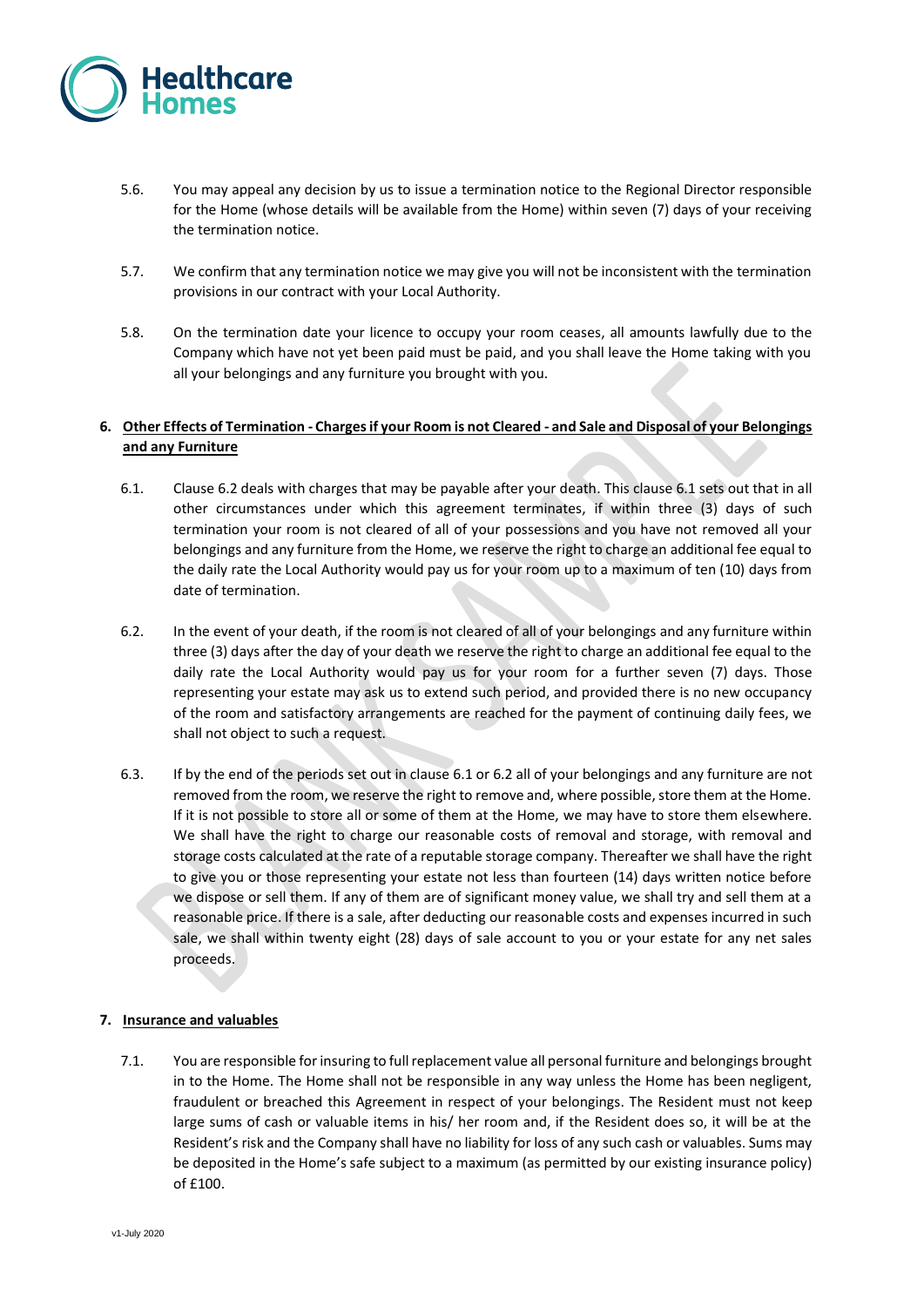

### **8. Our Right to alter this agreement**

8.1. The Company shall have the right to vary the terms of this Agreement from time to time, including to ensure the Company is able to deliver safe, effective and efficient care services in line with assessed needs, or to adapt to new or changed legislation or regulatory rules. Variations will be notified in writing at least twenty eight (28) days in advance and will take effect from the date stated in the notice.

#### **9. Liability**

- 9.1. Nothing in these Terms and Conditions shall exclude or limit liability for death or personal injury resulting from the negligence of the Company, or its employees or agents or breach of statutory duties relating to providing you with goods, products or services or any fraud or fraudulent misrepresentation.
- 9.2. The Company shall not be liable for any loss or damage that is not foreseeable. Loss or damage is 'foreseeable' if it is an obvious consequence of our breach or it is being contemplated by you and us at the time this Agreement was entered in to.
- 9.3. Our total liability to you in respect of any loss of or damage to your belongings shall be limited to £2,500 for any one incident.

#### **10. Data Protection**

10.1. We will only use your personal information in accordance with the laws that are in force in England, the full details are as set out in our Privacy Policy. You can find our Privacy Policy on our website: [www.healthcarehomes.co.uk/privacy-notice/](http://www.healthcarehomes.co.uk/privacy-notice/) or it will be supplied to you if you ask the home manager at the Home.

### **11. Visitors policy**

11.1. If we have reasonable grounds to suppose that a visitor is an immediate, significant risk to the welfare of any resident, other visitor or member of staff, we have the right to require them to leave the Home immediately. In instances of lesser risk, we shall endeavour to discuss with the visitor and the resident they are visiting our views of their conduct and any conditions for further visits. If we believe the visitor poses a significant risk to any resident, visitor or staff, we may inform them that they are not permitted to attend the Home for such period as is reasonable. They or the resident whom they wish to visit can ask that the home manager of the Home review the decision to prevent attendance at the home or any conditions imposed on any future visits and if dissatisfied with such review, may appeal it to the Regional Director responsible for the Home, whose details are available from the Home.

#### **12. Complaints**

12.1. If you have a query or complaint, we will be pleased to help. Our complaints procedure is to be found on our website: www.healthcarehomes.co.uk or it will be supplied to you if you ask the home manager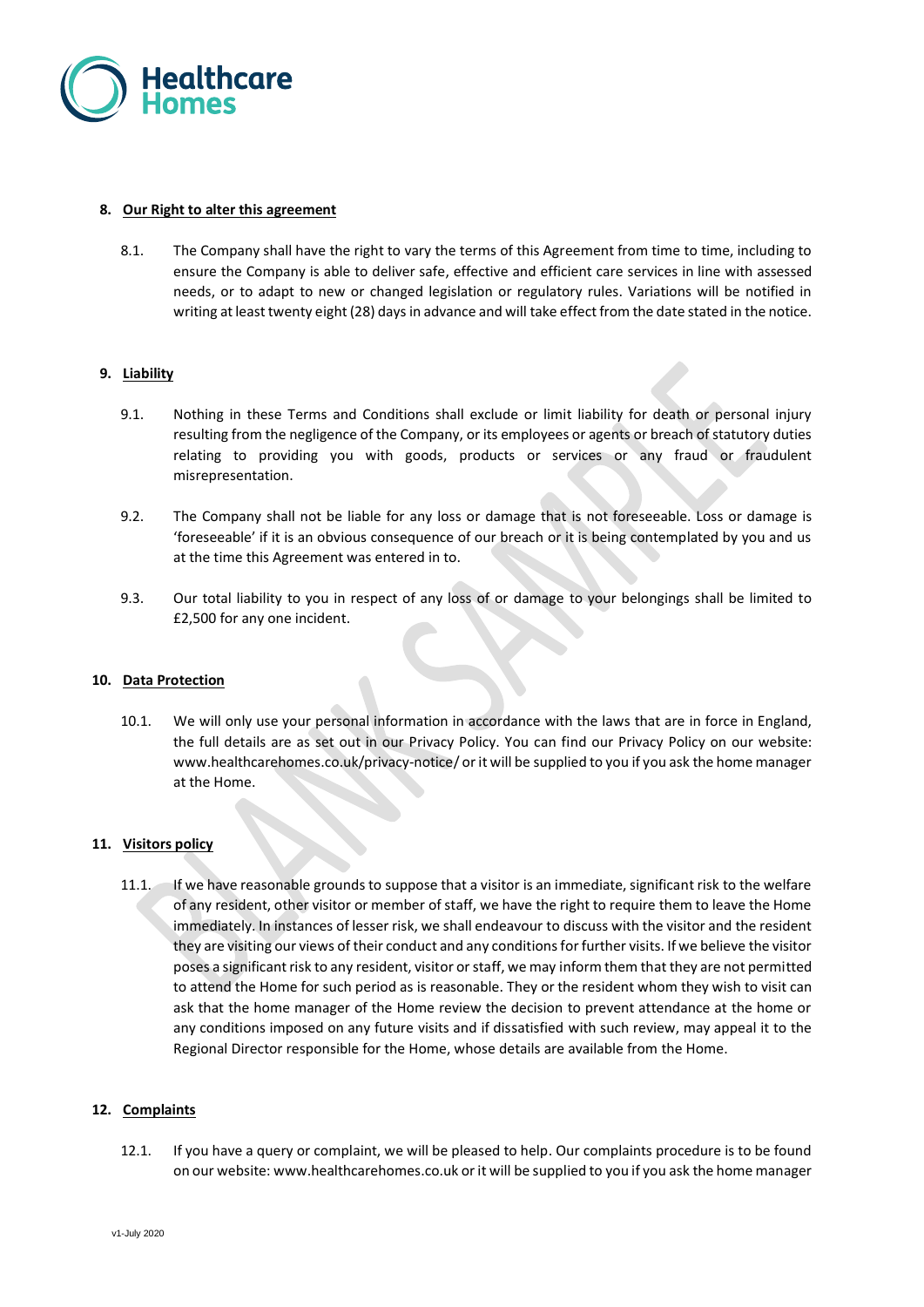

at the Home. It also sets out how you can refer your complaint to the Care Quality Commission or contact the Local Government Ombudsman. You can also report any complaint about abuse or alleged abuse to us and/or the Local Authority safeguarding team. Independent of your complaints rights you have legal rights in relation to our providing our services with reasonable skill and care and complying with our obligations under this agreement. Advice about your legal rights can be obtained from the Citizens Advice Bureau or Trading Standards.

### **13. Governing Law**

13.1. The Terms and Conditions contained within this Agreement shall be governed by and construed in accordance with English Law and the parties submit to the jurisdiction of the English Courts.

#### **14. Resident Details**

| Mr/Mrs/Miss/Ms/Dr/Rev/ Other     |  |
|----------------------------------|--|
|                                  |  |
|                                  |  |
| Name of funding Local Authority: |  |

#### **15. Declaration:**

15.1. I confirm that I have read and understood this document and agree to the terms and conditions contained within.

……………………………………………………………………………………………………………………………………………………………………………

Capacity in which signing *(Indicate as applicable)*

Resident

Financial and Property Power of Attorney

Deputy

Signature: ………………………………………

Full Name and Address:

………………………………

Post Code: …………………….

Agreed by Healthcare Homes (Spring) Limited:

Name: …………………………………

Signature: ………………………………